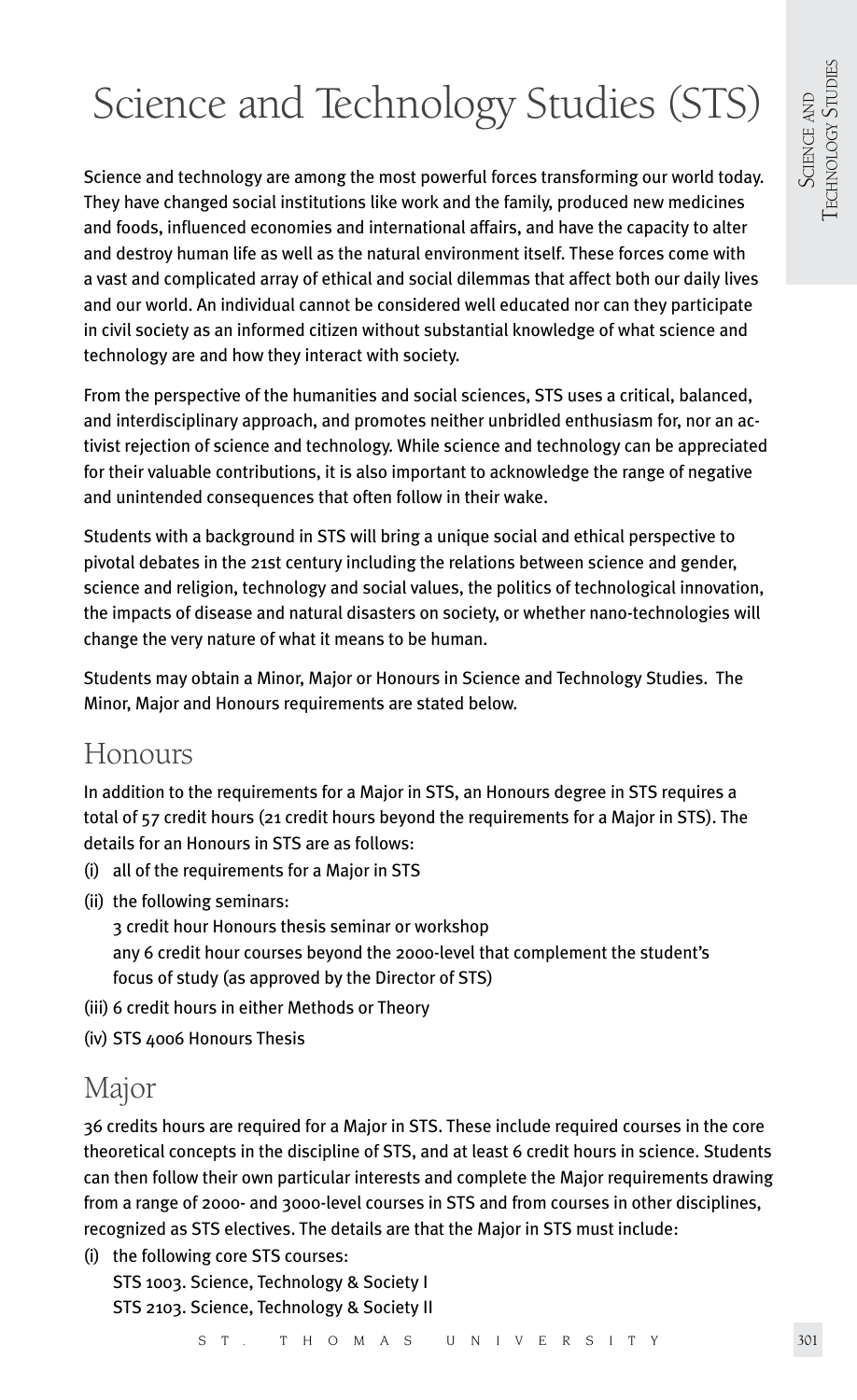STS 3103. Science, Technology & Society III

- (ii) at least 6 credit hours in science (selected from: STS 1503/1513 Principles of Biology I/II, or STS 1713 Science, Technology & the Earth),
- (iii) a total of 9 credit hours selected from any 2000-level STS course (and which may include no more than 6 credit hours electives from ENG 2313, ENG 2393, ENVS 2023, SOC 2323, GRID 2206)
- (iv) a total of 15 credit hours selected from any 3000-level STS course (and which may include no more than 6 credit hours electives selected from ECON 3323, ENVS 3013, HIST 3403, HIST 3423, POLS 3213, RELS 3513, RELS 3523, SOC 3523, SOC 3693)

## Minor

18 credits hours are required for a Minor in STS. These must include:

- (i) STS 1003. Science, Technology & Society I, and
- (ii) an additional 15 credit hours in STS courses at the 2000-3000 level (which may include no more than 6 credit hours from courses in other disciplines, recognized as STS electives. See list of non-STS courses under sections (iii) and (iv) of the requirements for Majors.)

# Program Approval

All students contemplating either a Major or an Honours in Science and Technology Studies must obtain the approval of the Program Director for their proposed course of studies before the end of their second year. Any and all subsequent changes to their course of studies must also have the approval of the Program Director.

# Course Offerings

#### **STS-1003. Science, Technology and Society I**

Science and technology are among the most powerful forces in our world today and come with a vast and complicated array of social, ethical, political, legal, and economic implications. This course introduces students to the core theories and various branches of the dynamic field of Science and Technology Studies (STS) in order to facilitate thoughtful analysis of the intertwined relations among science, technology, and society.

#### **STS-2103. Science, Technology and Society II**

This course provides an intermediate-level study of the core theories and various branches of the dynamic field of Science and Technology Studies (STS) in order to facilitate thoughtful analysis and discussion of relevant topics which may include: science and public policy, STS and the environment, science and the media, the public understanding of science, gender and science, and/or expertise and scientific knowledge production. Prerequisite: STS 1003.

#### **STS-2123. Food, Science & Sustainability**

This course explores the relationships in our society among science, technology, and food by examining the ways that technology and scientific knowledge have altered food production. In addition, we will look more broadly at how our technical relationship to food has laid the foundations of modern civilization. We will also look at advocates of alternative modes of food production and consumption who claim to redress some of the dilemmas of our modern food ways.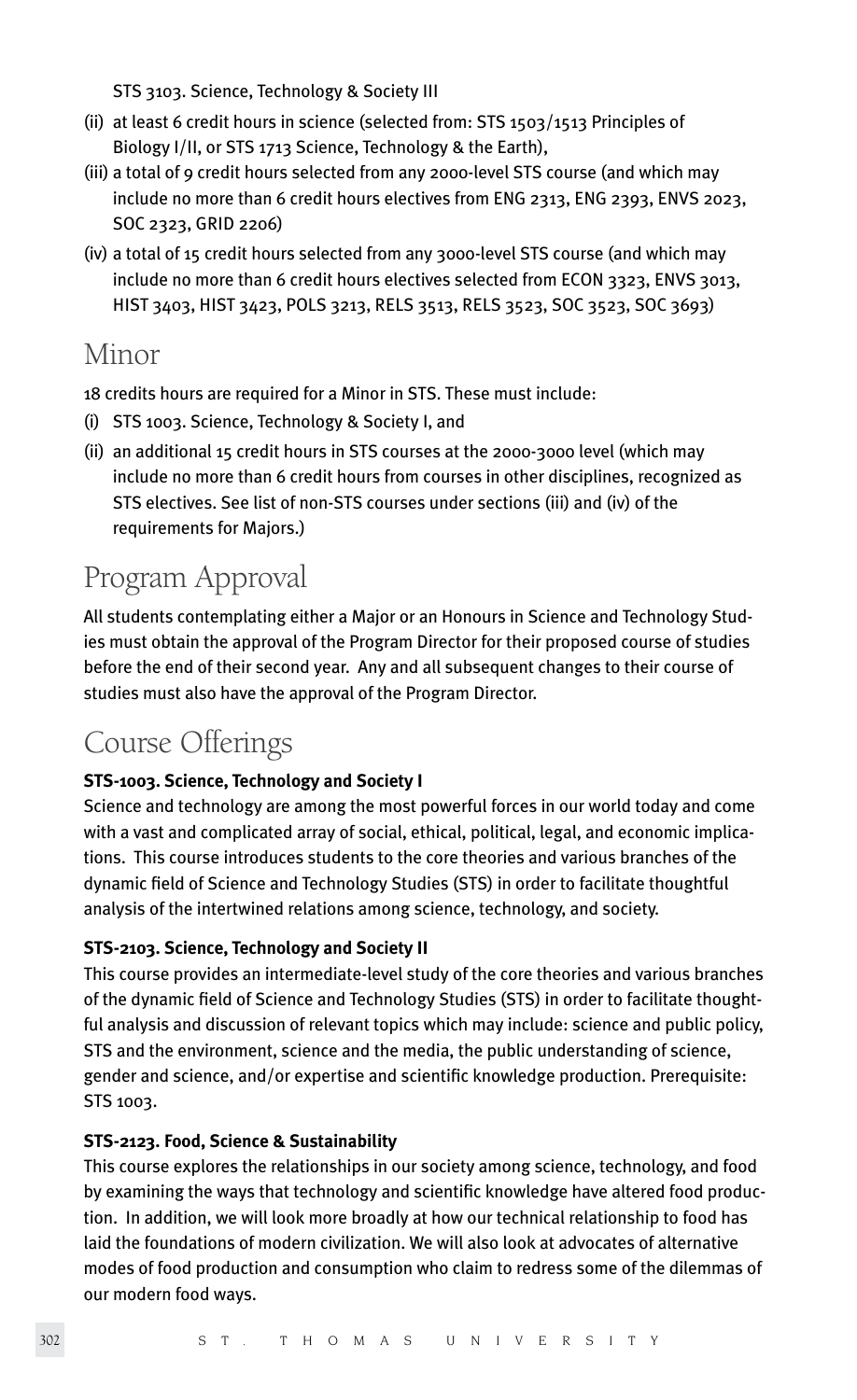#### **STS-2243. Science and Technology in World History: From Pre-History to 1543**

Examines the transformation of civilizations around the world by technologies such as stone tools, catapults, hydraulic engineering, metallurgy, and gunpowder. Also examines the growth of the abstract, theoretical sciences of astronomy, mathematics, and medicine in various regions including China, the Americas, Egypt and Greece. Aims to understand the social, political, economic, and religious consequences of science and technology from the Paleolithic Era to the mid-16th century.

#### **STS-2253. Science and Technology in World History: From 1543 to the Present**

Examines the transformation of civilizations around the world by technologies such as steam engines, electricity, airplanes, and nuclear bombs. Also examines the development and impact of new scientific theories of universal gravitation, evolution, genetics, and bioengineering. Aims to understand the social, political, economic, and religious consequences of science and technology from the mid-16th century to the present.

#### **STS-2313. Energy and Society.**

This course examines energy systems (oil, gas, coal, hydroelectric, nuclear, and renewable) both historically and in the contemporary world, in terms of environmental and economic impacts, theories of technological change in their creation, deployment, and decommissioning, as well as public policy issues.

#### **STS-2403. Science, Technology, and War (HMRT 2283)**

This course explores the development of modern techniques, technologies, and social systems for the purposes of making war. It also explores how wars change societies, technologically, socially, and structurally. Note: Students who have taken STS-1403 will not receive credit for STS-2403.

#### **STS-2413. Science, Technology, and Innovation**

This course examines the field of science and technology studies (STS) with a focus on science and technological-based innovation, historically and in the contemporary world. The course will offer students an opportunity to critically evaluate theories of technological change, and science and technology in globalization, and the post-modern economy. Students will also be expected to critically discuss implications for public policies in the areas of research and development, science and technology, and innovation. No pre-requisites required.

#### **STS-2503. Plagues and Peoples**

This course studies the impact of disease epidemics on human populations and on economic, social, intellectual, religious, and political aspects of life from ancient times to the present.

#### **STS-2603. Animals: Rights, Consciousness, and Experimentation**

This course is an introduction to the scientific, legal, philosophical, and political debates over animal rights, animal consciousness, and animal experimentation.

#### **STS-2703. History of Life Sciences**

This course examines the historical background and development of the life sciences from the ancient Greek world to the present. Particular attention will be focused on the fields of biology, ecology, medicine and genetics.

#### **STS-2903. The Politics of Science**

This course introduces students to the many ways in which science interacts with political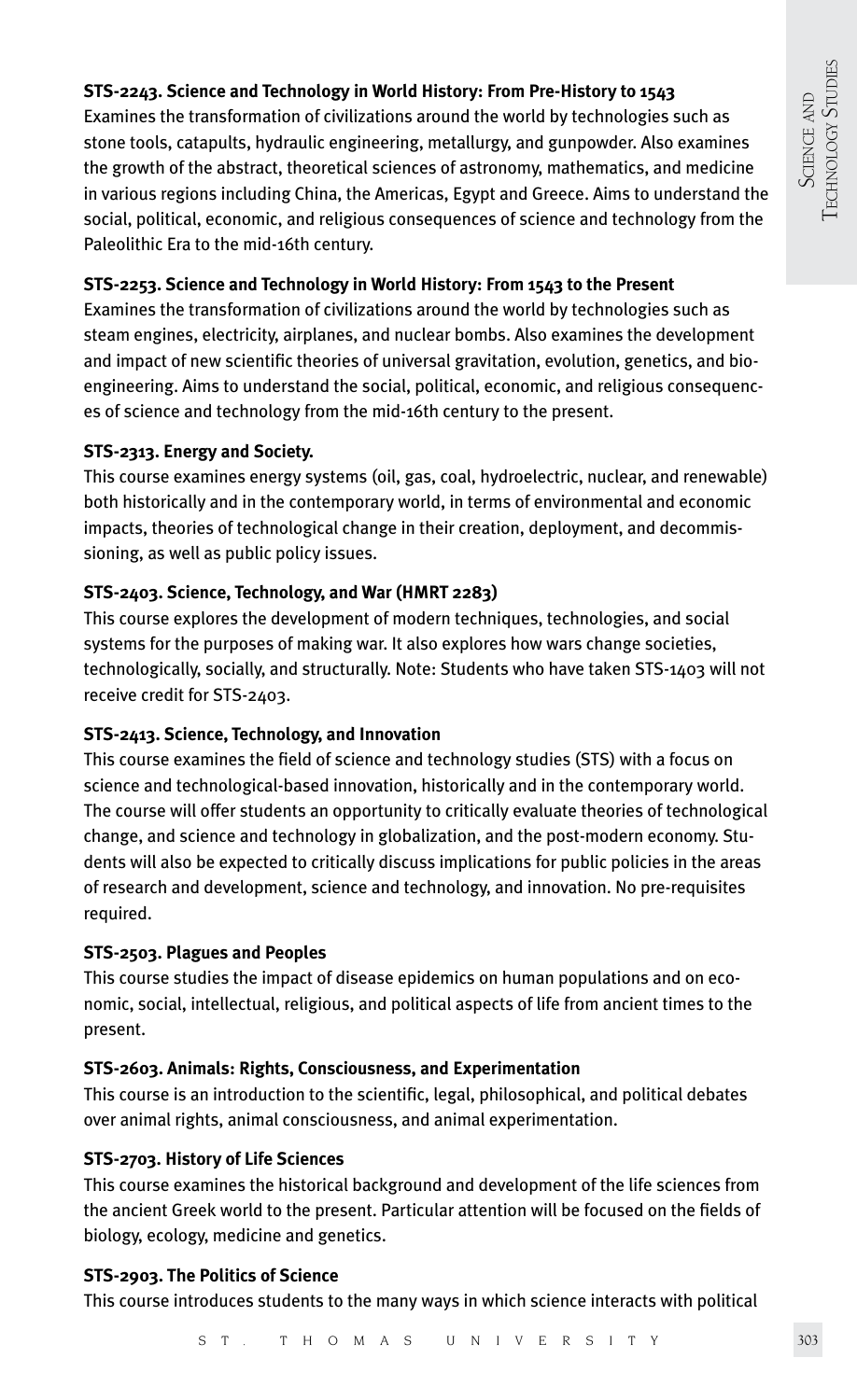interests. This includes the ways in which political considerations from outside of science and elected officials influence the development of science. It also includes the ways in which political interests from within science itself control the development of science and how scientific concerns often guide the development of public policies made by politicians.

#### **STS-2913. Communicating Science In Democracy**

In modern democratic societies, the sciences are dominant forces that affect everyone. This course examines how critical scientific issues are communicated to (or with), members of the public, government, and within the scientific community itself. The basic question we will be exploring is: What science communication strategies work, what don't work, and most importantly, why? This course explores the relationship between the communication of complex scientific issues and democracy.

#### **STS 3003 - Scientific Reasoning**

This course provides students with the tools needed to pursue research in Science and Technology Studies. The course will typically cover the basic elements of a traditional conceptual framework used by scientists to describe their work, including the concepts of prediction, testing, theoretical models, and scientific change over time, as well as the basic elements of alternative theoretical frameworks. Some mathematical content. Prerequisite: at least 9 credit hours in STS or permission of the instructor.

#### **STS-3013. Controversies in Science and Technology**

This course explores controversial issues involving science and technology in order to investigate the underlying dynamics of science and technology themselves since it is during controversies that the normally hidden social dimensions of techno-science become more explicit. Various controversies, such as climate change, transgenic foods, biofuels, and chemical additives in food are studied to reveal the rhetorical tools, underlying assumptions, and social, political, economic, and philosophical struggles embedded within science and technology. Pre-requisite: STS 1003.

#### **STS-3043. Heaven and Earth: Astronomy and Matter Theories from the Ancient World to the Scientific Revolution**

This course explores theories explaining the structure and material makeup of the universe from ancient times to the Scientific Revolution. Technical details of astronomy and matter theories are examined in philosophical, theological, and medical contexts. Topics include: the shift from an earth-centered to a sun-centered astronomy, medical astrology, the shift from ancient atomism to mechanistic theories of matter, and the implications of postulating empty space in the macro and micro universe.

#### **STS-3063. Science, Religion, and Galileo's Trial (HMRT 3283)**

Examines the complex interactions between Western science and the Judeo-Christian religious tradition in the ancient, medieval, and early modern periods culminating with a close study of Galileo's trial by the Inquisition in 1632 to reveal how variable and complex interactions between science and religion have been characterized at different times by conflict, cooperation, separation, understanding, misunderstanding, dialogue, and alienation. Prerequisite: STS 2243 or permission of the instructor.

#### **STS 3103 - Science, Technology & Society III**

This course further develops an integrative understanding of the core theories and various branches of the dynamic field of Science and Technology Studies (STS) through an advanced study of the theoretical roots and current trends in the discipline. Students will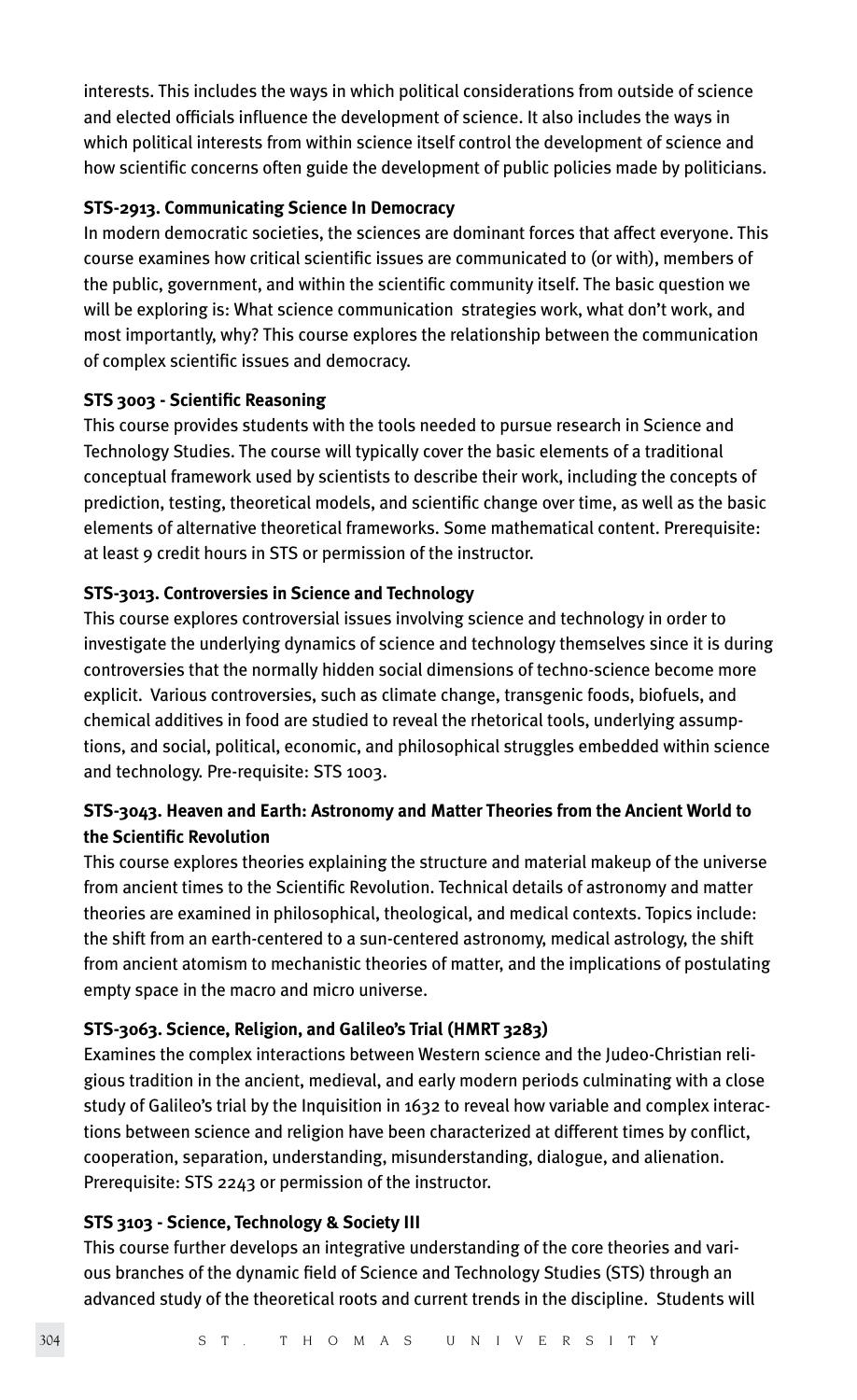develop skills in critical thinking, research, as well as written and oral presentations by applying theoretical perspectives to different case studies. Prerequisite: STS 2103.

#### **STS-3163. Contemporary Perspectives on Science and Religion**

This course examines the recent debates over the relation between science and religion. A resurgence of interest in these debates has been sparked by developments in the sciences, particularly in physics and genetics, as well as by a newly-emerging understanding of what science is. The central questions include whether science and religion are compatible and whether recent developments in the sciences give new answers to religious and theological questions. Readings will represent all sides of these debates. Prerequisite: STS 2253 or permission of the instructor.

#### **STS-3203. Science, Technology and Nature**

In this seminar, students will be asked to question the boundary between culture and nature. Although we will explore how humans have made and remade the "natural" world, often with technologies of almost unimaginable power, we will also consider how natural forces the sun, the soil, horses, rivers, germs, insects, even gravity - shape our built environments.

#### **STS-3303. Sex, Science & Gender (HMRT 3263)**

This course examines how scientific research, in the late 19th and 20th centuries, has shaped common conceptions of sex behaviour and how this scientific knowledge has also been shaped by cultural conceptions of gender roles and "normal" behaviour.

#### **STS-3413. God, Nature, and Charles Darwin**

This course examines the complex interactions between theories of biological evolution and Christianity. Beginning with ancient Greek theories of how species arise, the course will focus primarily on the social, political, economic, techno-scientific, and religion contexts of the 19th century when ideas of species transmutation or evolution were discussed. Prerequisite: a minimum of 9 credit hours beyond the 1000-level.

#### **STS-3503. Feminism and Techno-Science (HMRT 3273)**

Examines a variety of feminist perspectives on science and technology which suggest that scientific authority (particularly in the biological and life sciences) rationalizes and normalizes gender stereotypes and inequalities, and also marginalizes women from its institutions. The content and positions of various perspectives (as well as counter-arguments) are studied for their political, philosophical, and epistemic assumptions. Prerequisite: at least 9 credit hours in STS or permission of the instructor.

#### **STS-3533. Science and Scientific Knowledge**

This course examines the study of science and scientific knowledge from a sociological perspective. It focuses on the effort of the Edinburgh School to provide a materialist resolution to the debate between positivist and relativist epistemologies.

#### **STS-3563. Philosophy of Science (PHIL)**

This course will examine science from the perspective of philosophy. Topics will include the historical relation between science and philosophy, the differences between the social and the physical sciences, the nature of scientific change in history, the role of values in science, the reality of 'theoretical' objects of science, and feminist alternatives to traditional scientific research. Examples will be drawn from both the physical and the social sciences. Prerequisite: at least 9 credit hours in STS or permission of the instructor.